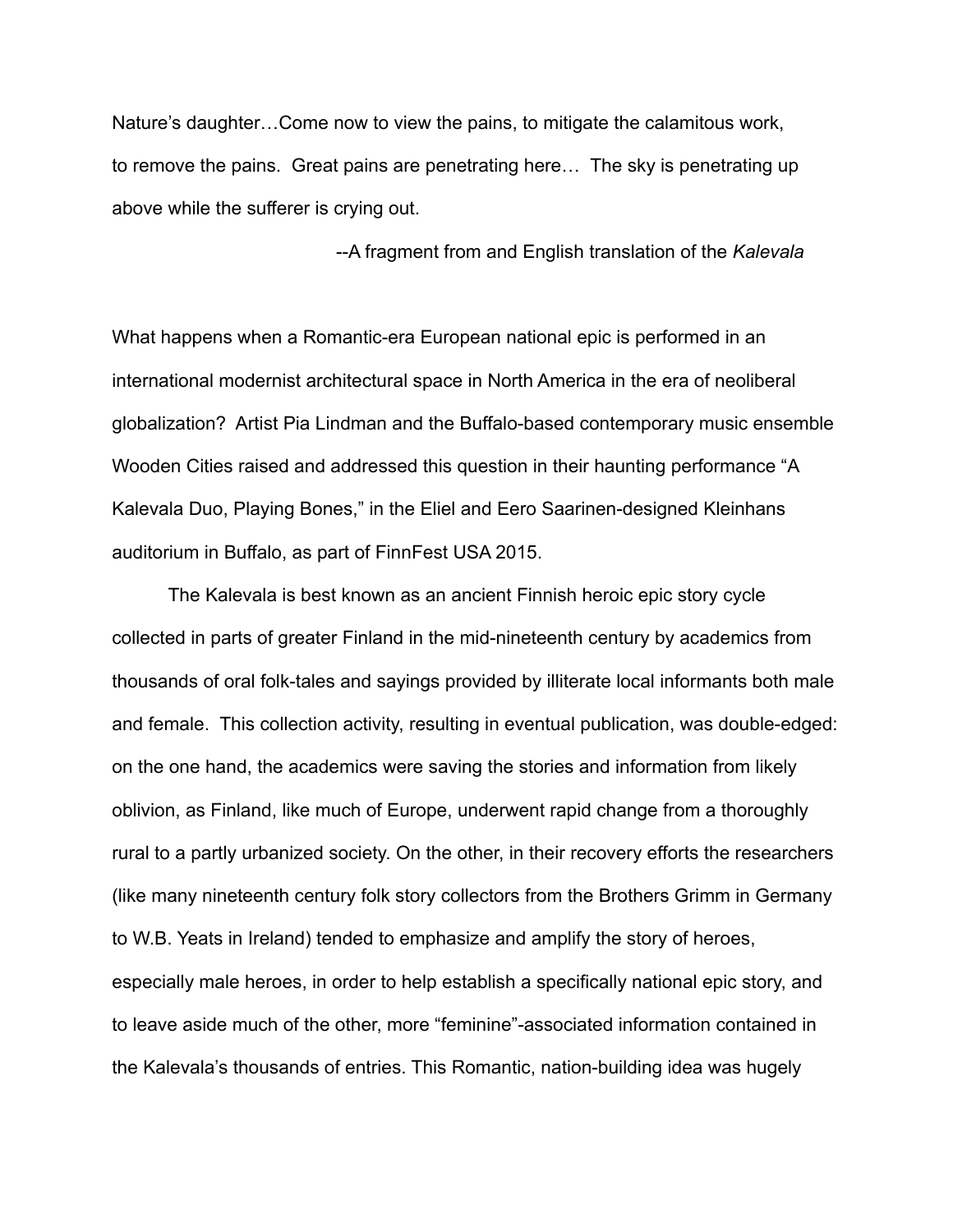important for Finns, a people long dominated by their larger and militarily more powerful neighbors, as they sought to assert their independence and national sovereignty, but by the 1920s and 30s such nationalism tended to have a distinctly right-wing valence. When internationally known and politically conservative composer Jean Sibelius drew repeatedly on the Kalevala to create music (especially in his symphony *Lemminkäinen*, named after the primary hero of the Kalevala), he sought to proclaim, to Europe, a proud Finnish identity later also promoted by the political group he admired, the Lapua, who not incidentally were also supported by the German National Socialists as a bulwark against the Soviet Union.

Lindman's original idea for FinnFest was to have the Buffalo Symphony Orchestra perform Sibelius's *Lemminkäinen*, accompanied by herself on stage practicing (on a local volunteer) healing rituals also contained in the Kalevala's pages but generally ignored. This performance would have challenged the masculinist nationalist ideals espoused by Sibelius, and which persist today in the pronouncements of far-right political groups in Finland, still one of the most ethnically homogenous nations in Europe. When this initial idea proved unrealizable, curator Claire Schneider proposed a collaboration with Wooden Cities, a collective of performers and composers based in Western New York**.** After visiting Buffalo in early 2015 and meeting members of Wooden Cities, Lindman asked Wooden Cities to create a new musical composition, with a libretto based on a section in the Kalevala in which spells for summoning healing spirits are incanted; accompanying the music and incantations, Lindman would perform a "bone setting" massage ritual known by only a few hundred Finns. The music, to be composed by Brendan Fitzgerald and Nathan Heidelberger, would bounce off of the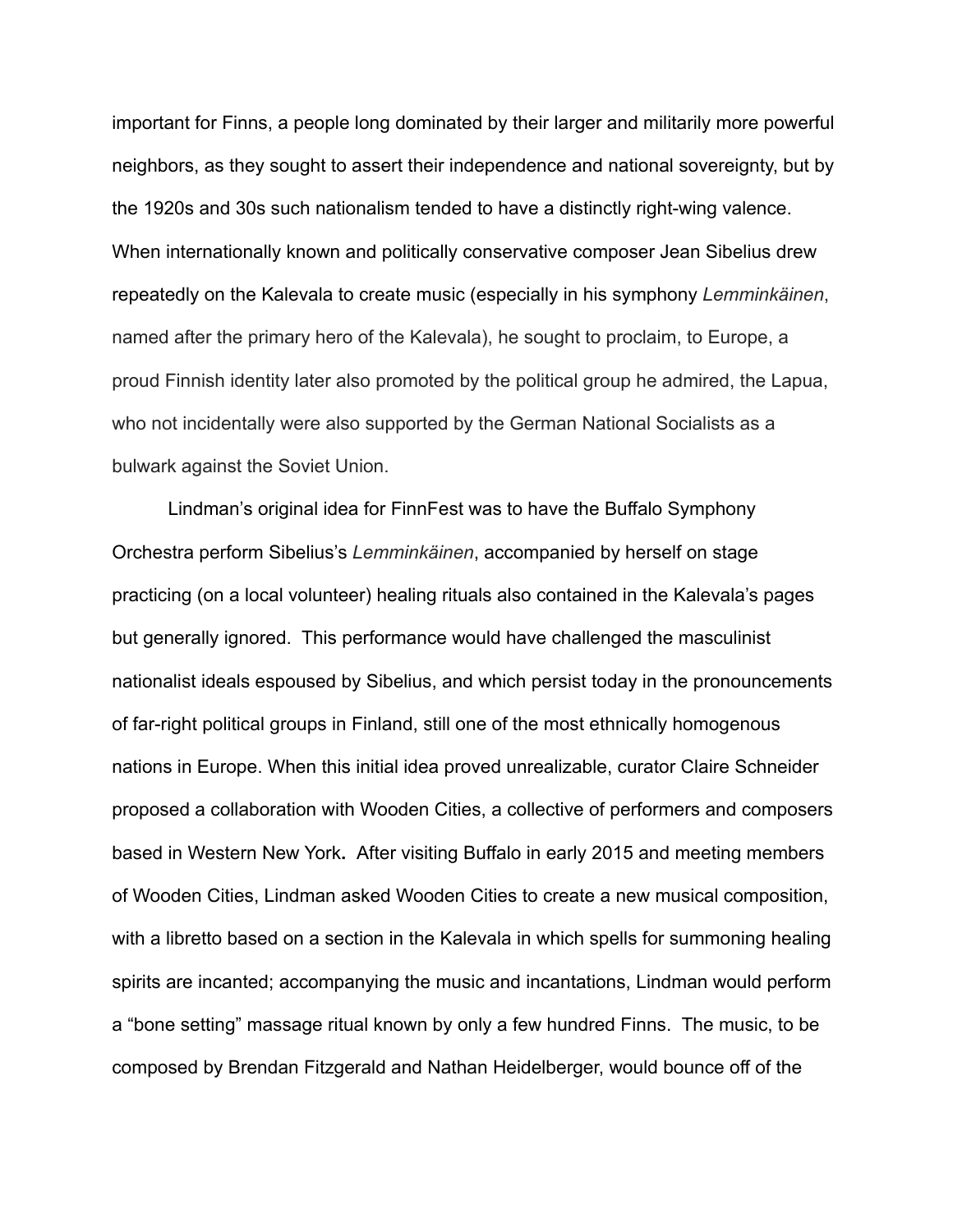exchange of energy of the massage practice, and would start bass-heavy as the massage began at the volunteer's feet and become higher pitched as Lindman moved up his body; further, the melodies would echo field recordings of traditional Finnish folk songs, with varying degrees of layering, distortion, and fragmentation. In preparation for the performance, over the course of summer, 2015, Lindman gave each of Wooden Cities' seven performers the bone setting described in part of the Kalevala.

The resulting collaboration, "A Kalevala Duo: Playing Bones" transformed the initial idea of interrogating the implications of Sibelius's nationalist composition into a more subtle, collective and international experience. Instead of using the entire 900 seat Kleinhans auditorium, a stunning organic-modernist space designed in the late 1930s by the father and son Saarinen team, a smaller audience, about 150 people, could be brought up on stage and experience the space from the perspective of a performer.

From inception to performance, the Lindman-Wooden Cities collaboration exposed what French philosopher Jacques Rancière calls "la partage du sensible," a phrase often translated as "the distribution of the sensible," yet which also implies "the partition of sensitivity." Rancière defines "la partage du sensible" as "the system of… forms determining what lends itself to sense experience." Put simply, Rancière asks why something becomes perceivable or "feel-able" in a particular way at a particular time, and how that sensibility marks off (and is itself marked by) ideas of expertise and social class—to which Lindman might add national identity and gender. Rancière declares, and I think Lindman would agree, that there is "aesthetics at the core of politics"--and perhaps vice-versa--and that the distribution (or partition) of the sensible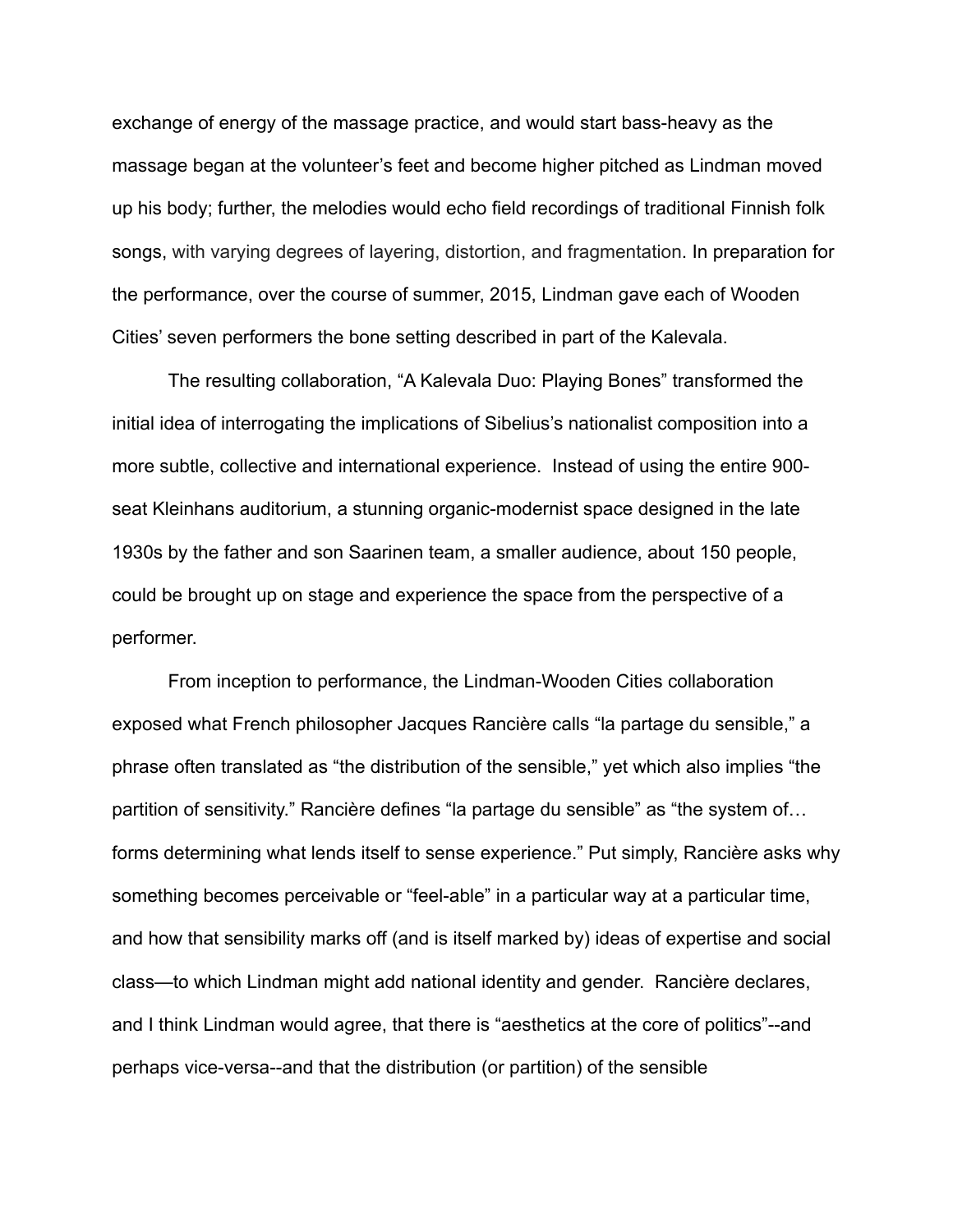"simultaneously determines the places and the stakes of politics as a form of experience." By engaging vision, sound and touch, Lindman and Wooden Cities at once revealed some of the exclusions that produce knowledge (the amplification of male heroism and diminishment of the domesticity) and offered a shared space for reflection and action.

In pursuing this set of questions around aesthetics, politics, and exclusionary sensibility or sensitivity, Lindman returns to the proposition--elaborated in her previous site-responsive art like her well-known project at PS-1's Greater New York exhibition in 2000, in which she installed a working sauna; and her astonishing series of interpretations of images of bodily suffering presented in New York Times photographs —that, like politics, art is or at least can be a collective, bodily experience.

On the evening of the performance in mid-October, 2015, the on-stage audience witnessed Lindman methodically kneading the body of Finnish-American volunteer Timothy Oefelein, while also observing the musicians play and, at times, sing lines from the libretto, which followed the rhythm of the heroic "Kalevala meter," a regular form of trochaic tetrameter, emphasizing four beats per line, with every-other syllable stressed. Although the Finnish words, sung by American performers (with pronunciation help from Christina Saarinen, the architects' great/granddaughter) were (for an English speaker) nearly impossible to decipher, as the one-hour performance proceeded, it became evident through the music and through the libretto, a part of which is quoted in the epigraph, above, that Wooden Cities' performers and Lindman were both "Playing Bones": not only were they playing wind and string instruments and manipulating bodies, ostensibly to do away with physical pain in suffering bodies, but also invoking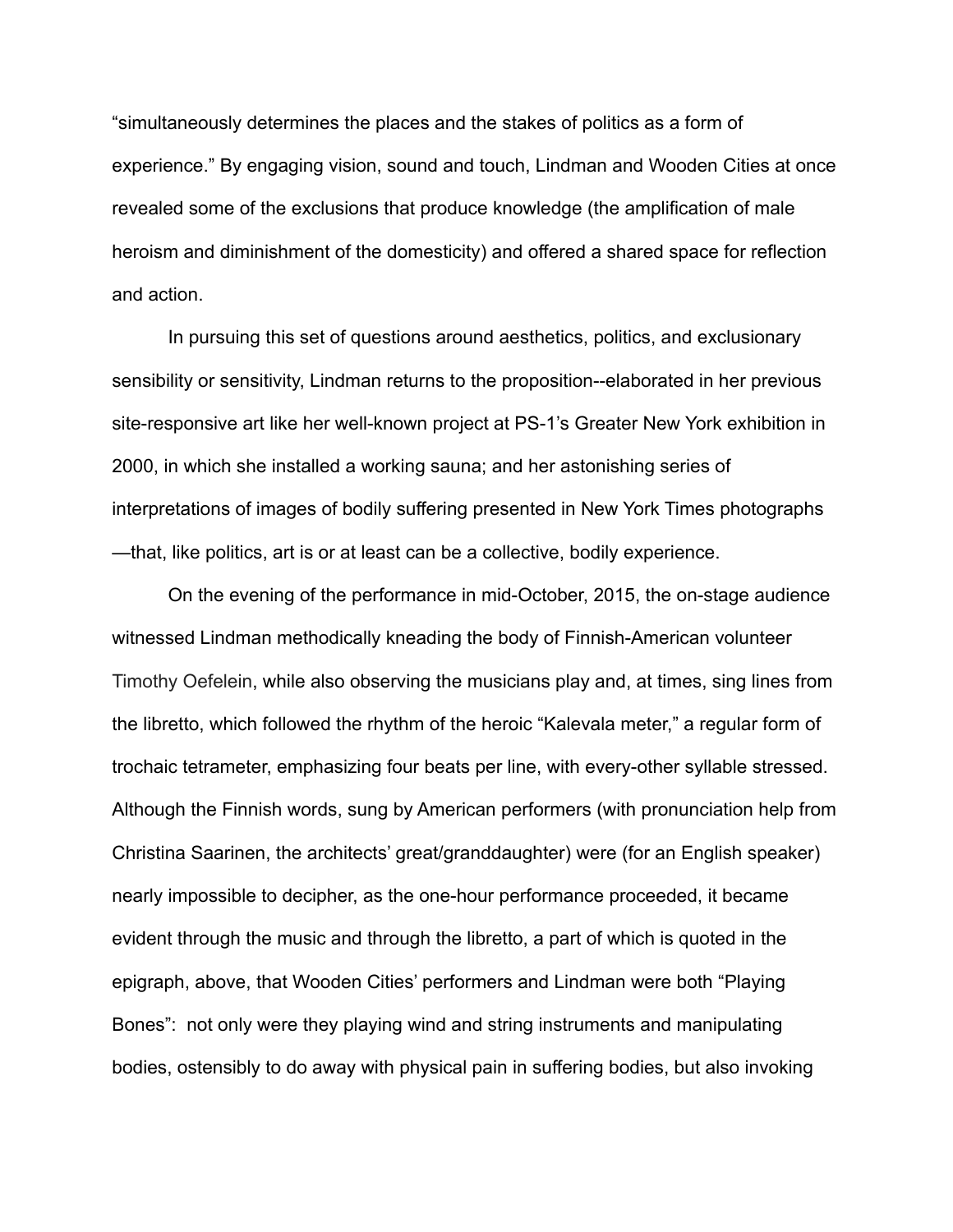the countless suffering and dead bodies that the historical turn toward (and away from) nationalism produced.

As she attended to Oefelein's body, Lindman illuminated some of the ancient origins of art as shamanistic or healing practice. (After all, the vaunted ancient Greek "catharsis" was never intended merely to make particular listeners cry and thereby feel better, as in the now-common understanding, but to serve a public function of expunging horror for the health of the collective.) But she did so casually, without the overblown masculine boldness associated with twentieth century artists who advertise their shamanic artistry. Although she worked up a fierce sweat during the massage, enough to have to towel herself off several times, Lindman's demeanor was decidedly untheatrical.

Still, Lindman's project, like almost all of her art over the course of the last fifteen years, puts pressure on the very idea of *gesture*, demonstrating the political responsiveness and potential of gesturality. In the essay collection *Potentialities*, Italian philosopher Giorgio Agamben defines "gesture" neither as a pre-linguistic phenomenon nor in the classical philosophical sense as something external to language, added to emphasize language in order to convince a listener. Instead, he associates gesture with "the muteness inherent in humankind's very capacity for language" and asserts its "speechless dwelling in language." By identifying gesture with speechless dwelling, Agamben, in this marriage of early Benjaminian and late Heideggerian thought, contrasts the idea of gesture (which has little to do with the emphatic gesturings of the Abstract Expressionist's brushstrokes) with that of image, a term that is often associated with contemporary artmaking, and he argues that it is gesture not image that is crucial